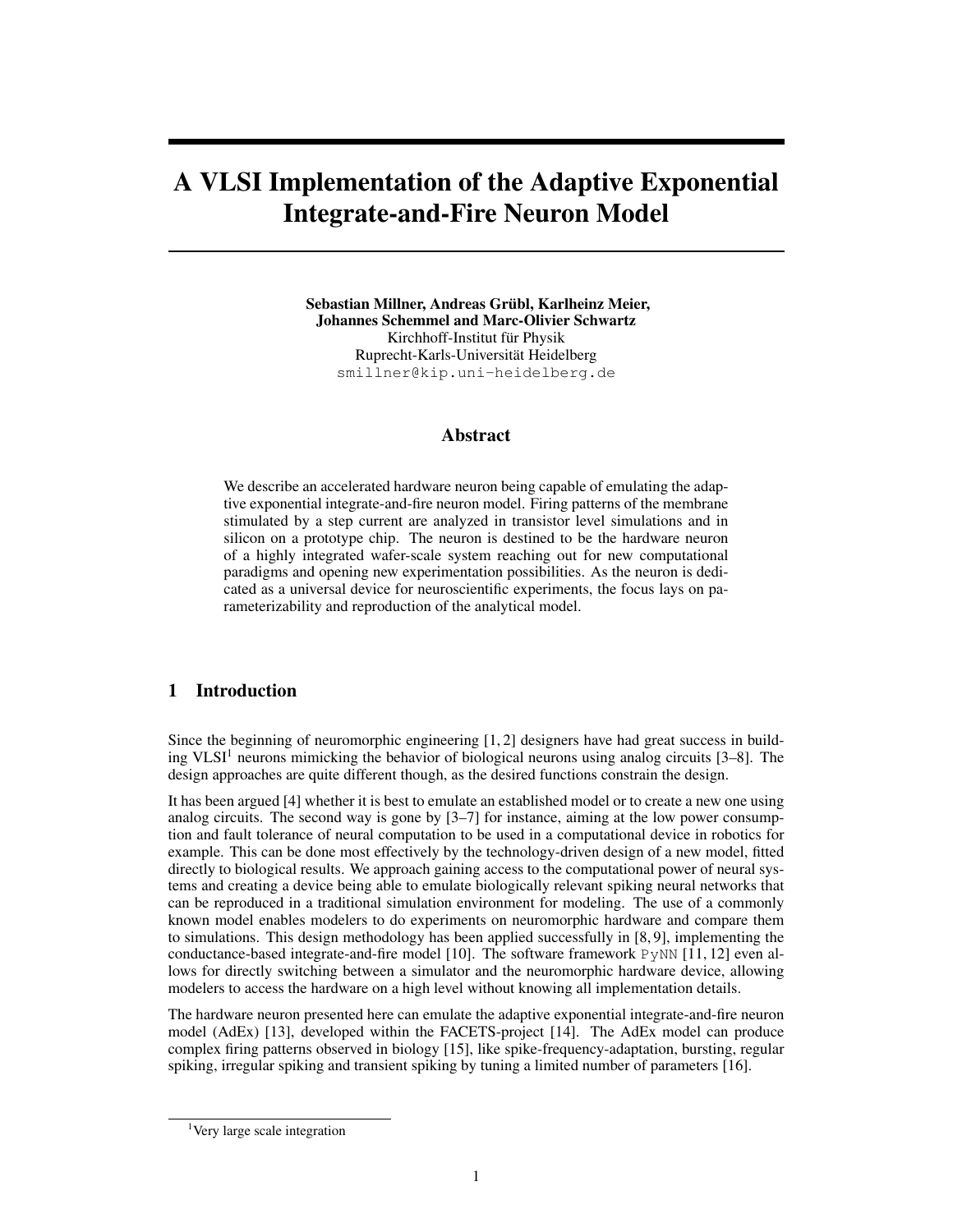Completed by the reset conditions, the model can be described by the following two differential equations for the membrane voltage  $V$  and the adaptation variable  $w$ :

$$
-C_{\rm m} \frac{dV}{dt} = g_{\rm l}(V - E_1) - g_{\rm l} \Delta_{\rm t} e^{\left(\frac{V - V_{\rm t}}{\Delta_{\rm t}}\right)} + g_{\rm e}(t)(V - E_{\rm e}) + g_{\rm i}(t)(V - E_{\rm i}) + w; \tag{1}
$$

$$
-\tau_w \frac{dw}{dt} = w - a(V - E_1). \tag{2}
$$

 $C_m$ ,  $g_1$ ,  $g_e$  and  $g_i$  are the membrane capacitance, the leakage conductance and the conductances for excitatory and inhibitory synaptic inputs, where  $g_e$  and  $g_i$  depend on time and the inputs from other neurons.  $E_1$ ,  $E_i$  and  $E_e$  are the leakage reversal potential and the synaptic reversal potentials. The parameters  $V_t$  and  $\Delta_t$  are the effective threshold potential and the threshold slope factor. The time constant of the adaptation variable is  $\tau_w$  and a is called adaptation parameter. It has the dimension of a conductance.

If the membrane voltage crosses a certain threshold voltage  $\Theta$ , the neuron is reset:

$$
V \to V_{\text{reset}};\tag{3}
$$

$$
w \to w + b. \tag{4}
$$

The parameter  $b$  is responsible for spike-triggered adaptation. Due to the sharp rise, created by the exponential term in equation 1, the exact value of  $\Theta$  is not critical for the determination of the moment of a spike [13].



Figure 1: Phase plane of the AdEx model with parameters according to figure 4 d) from [16], stimulus excluded.  $V$  and  $w$  will be rising below their nullclines and falling above.

Figure 1 shows the phase plane of the AdEx model with its nullclines. The nullcline of a variable is the cline, where its time derivative is zero. The crossing off the nullclines in the left is the stable fixpoint, where the trajectory is located in rest. A constant current stimulus will lift the V -nullcline. For  $V > V_t$  below the V-nullcline, the derivative of V is proportional to V - the exponential dominates and V diverges until  $\Theta$  is reached.

The neuron is integrated on a prototype chip called  $HICANN<sup>2</sup>$  [17-19] (figure 2) which has been produced in 2009. Each HICANN contains 512 dendrite membrane (DenMem) circuits (figure 3), each being connected to 224 dynamic input synapses. Neurons are built of DenMems by shorting their membrane capacitances gaining up to 14336 input synapses for a single neuron. The HICANN is prepared for integration in the FACETS wafer-scale system [17–19] allowing to interconnect 384 HICANNs on an uncut silicon wafer via a high speed bus system, so networks of up to 196 608 neurons can be emulated on a single wafer.

A major feature of the described hardware neuron is that the size of components allows working with an acceleration factor of  $10^3$  up to  $10^5$  compared to biological real time, enabling the operator to do several runs of an experiment in a short time to do large parameter sweeps and gain better statistics. Effects occurring on a longer timescale like long term synaptic plasticity could be emulated. This way the wafer-scale system can emerge as an alternative and an enhancement to traditional computer simulations in neuroscience. Another VLSI neuron designed with a time scaling factor is presented in [7]. This implementation is capable of reproducing lots of different firing patterns of cortical neurons, but has no direct correspondence to a neuron from the modeling area.

<sup>&</sup>lt;sup>2</sup>High Input Count Analog Neural Network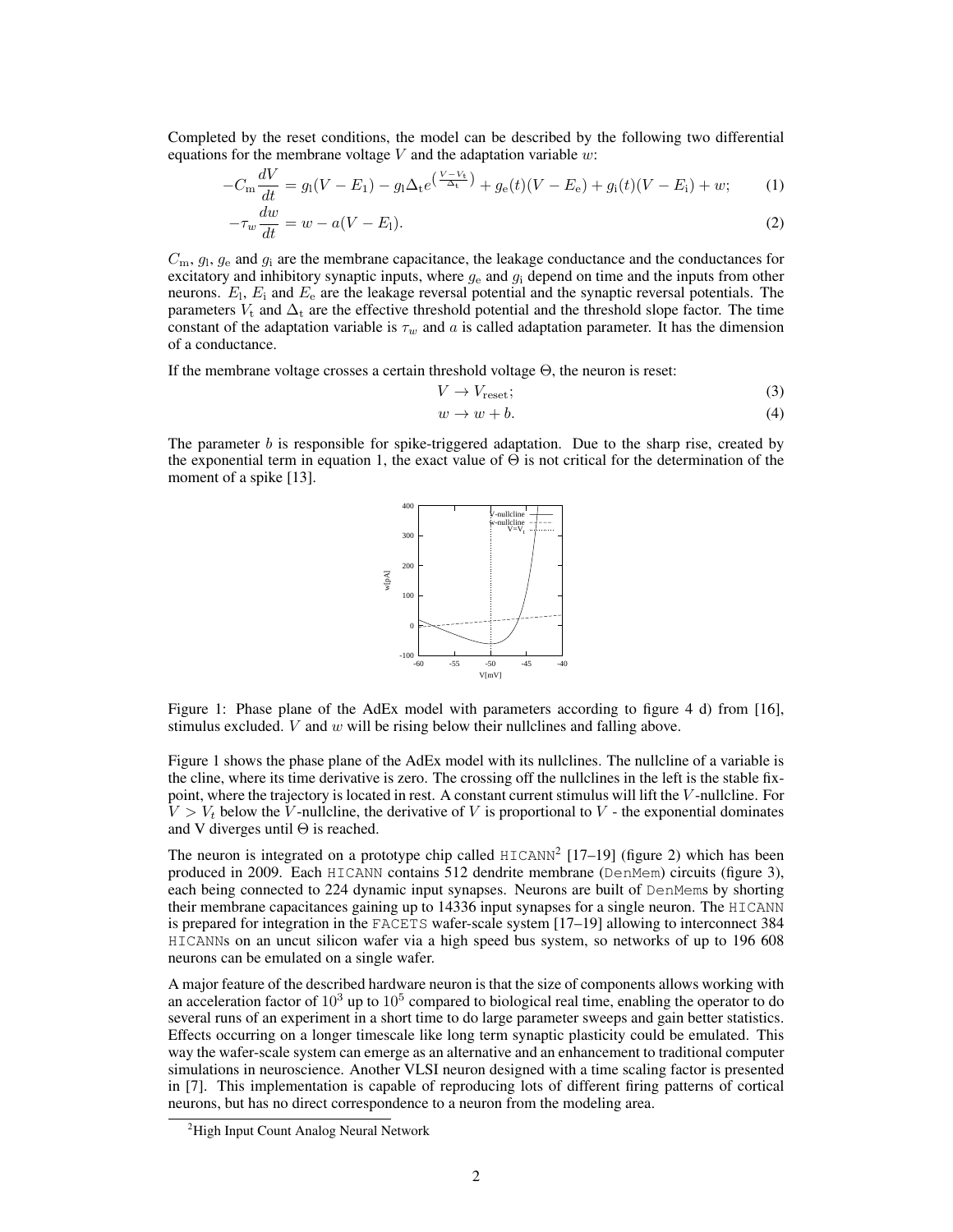

Figure 2: Photograph of the HICANN-chip

# 2 Neuron implementation

#### 2.1 Neuron

The smallest part of a neuron is a DenMem, which implements the terms of the AdEx neuron described above. Each term is constructed by a single circuit using operational amplifiers (OP) and operational transconductance amplifiers (OTA) and can be switched off separately, so less complex models like the leaky integrate-and-fire model implemented in [9] can be emulated. OTAs directly model conductances for small input differences. The conductance is proportional to a biasing current. A first, not completely implemented version of the neuron has been proposed in [17]. Some simulation results of the actual neuron can be found in [19].



Figure 3: Schematic diagram of AdEx neuron circuit

Figure 3 shows a block diagram of a DenMem. During normal operation, the neuron gets rectangular shaped current pulses as input from the synapse array (figure 2) at one of the two synaptic input circuits. Inside these circuits the current is integrated by a leaky integrator OP-circuit resulting in a voltage that is transformed to a current by an OTA. Using this current as bias for another OTA, a sharply rising and exponentially decaying synaptic input conductance is created. Each DenMem is equipped with two synaptic input circuits, each having its own connection to the synapse array. The output of a synapse can be chosen between them, which allows for two independent synaptic channels which could be inhibitory or excitatory.

The leakage term of equation 1 can be implemented directly using an OTA, building a conductance between the leakage potential  $E_1$  and the membrane voltage  $V$ .

Replacing the adaptation variable w in equation 2 by  $a(V_{\text{adapt}} - E_l)$ , results in:

$$
-\tau_w \frac{dV_{\text{adapt}}}{dt} = V_{\text{adapt}} - V.
$$
 (5)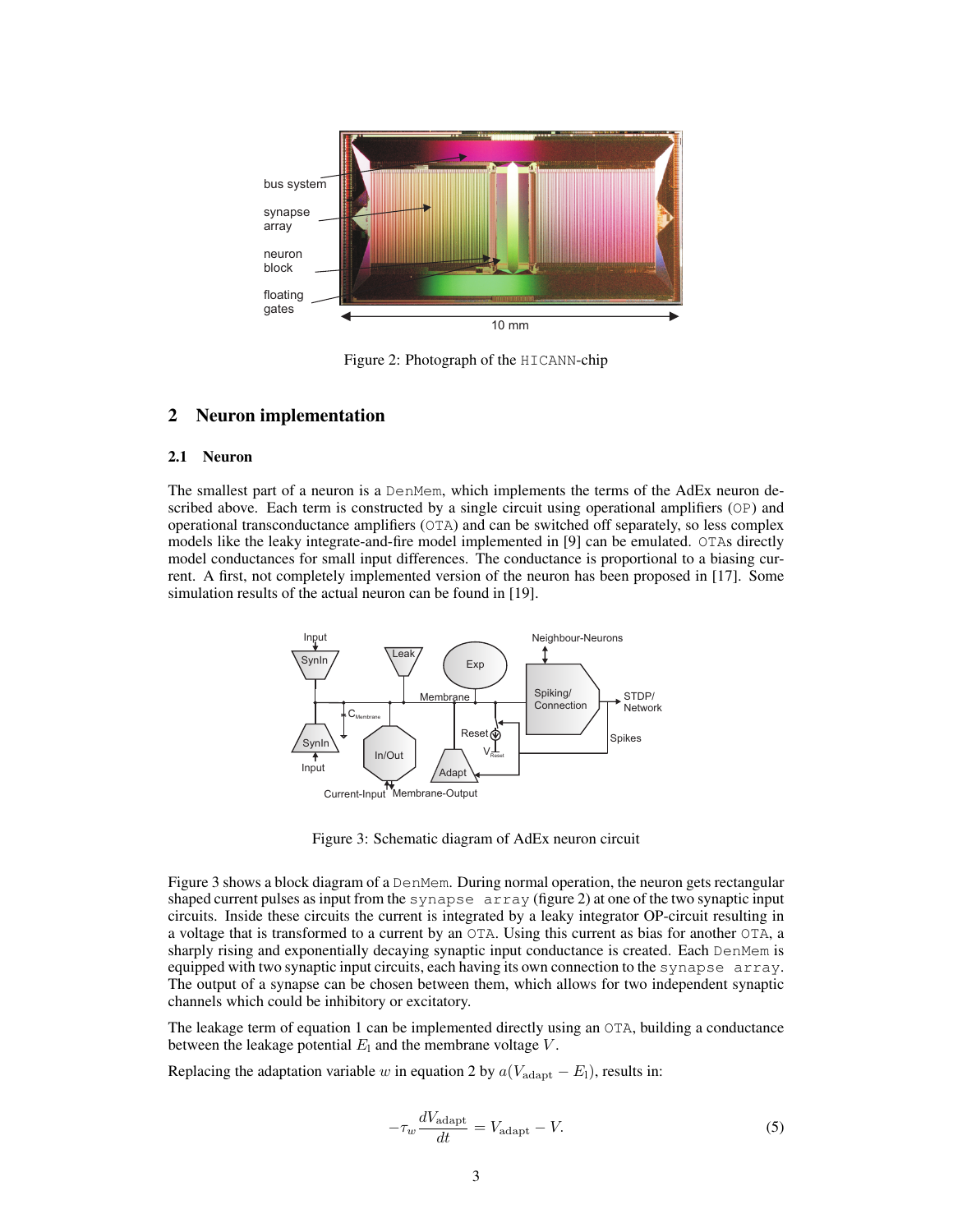Now the time constant  $\tau_w$  shall be created by a capacitance  $C_{\text{adapt}}$  and a conductance  $g_{\text{adapt}}$  and we get:

$$
-C_{\rm adapt} \frac{dV_{\rm adapt}}{dt} = g_{\rm adapt} (V_{\rm adapt} - V). \tag{6}
$$

We need to transform  $b$  into a voltage using the conductance  $a$  and get

$$
C_{\rm adapt} I_b t_{\rm pulse} = \frac{b}{a} \tag{7}
$$

where the fixed  $t_{\text{pulse}}$  is the time a current  $I_b$  increases  $V_{\text{adapt}}$  on  $C_{\text{adapt}}$  at each detected spike of a neuron. These resulting equations for adaptation can be directly implemented as a circuit.

A MOSFET<sup>3</sup> connected as a diode is used to emulate the exponential positive feedback of equation 1 (figure 4). To generate the correct gate source voltage, a non inverting amplifier multiplies the difference between the membrane voltage and a voltage  $V_t$  by an adjustable factor. A simplified version of the circuit can be seen in figure 4. The gate source voltage of M1 is :

$$
V_{\text{GSM1}} = \frac{R_1}{R_2} \left( V - V_t \right) \tag{8}
$$

Deployed in the equation for a MOSFET in sub-threshold mode this results in a current depending exponentially on V following equation 1 where  $\Delta_t$  can be adjusted via the resistors  $R_1$  and  $R_2$ . The factor in front of the exponential  $g_1\Delta_t$  and  $V_t$  of the model can be changed by moving the circuits  $V_t$ . To realize huge (hundreds of  $k\Omega$ ) variable resistors, the slope of the output characteristic of a MOSFET biased in saturation is used as replacement for  $R_1$ .



Figure 4: Simplified schematic of the exponential circuit

Our neuron detects a spike at a directly adjustable threshold voltage Θ - this is especially necessary as the circuit cannot only implement the AdEx model, but also less complex models. In a model without a sharp spike, like the one created by the positive feedback of the exponential term, spike timing very much depends on the exact voltage  $\Theta$ .

A detected spike triggers reseting of the membrane by a current pulse to a potential  $V_{\text{reset}}$  for an adjustable time. Therefore our circuit supports basic modeling of a refractory period additionally to the modeling by the adaption variable.

#### 2.2 Parameterization

In contrast to most other systems, we are using analog floating gate memories similar to [20] as storage device for the analog parameters of a neuron. Due to the small size of these cells, we are capable of providing most parameters individually for a single DenMem circuit. This way, matching issues can be counterbalanced, and different types of neurons can be implemented on a single chip enhancing the universality of the wafer-scale system.

Table 1 shows the parameters used in the implemented AdEx model and the parameter ranges aimed during design. Technical biasing parameters and parameters of the synaptic input circuits are excluded. Parameter ranges of several orders of magnitude are necessary, as our neurons can work in different time scalings relative to real time. This is achieved by switching between different multiplication factors for biasing currents. As these switches are parameterized globally, ranges of a parameter of a neuron group(one quarter of a HICANN) need to be in the same order of magnitude.

<sup>&</sup>lt;sup>3</sup>metal-oxide-semiconductor field-effect transistor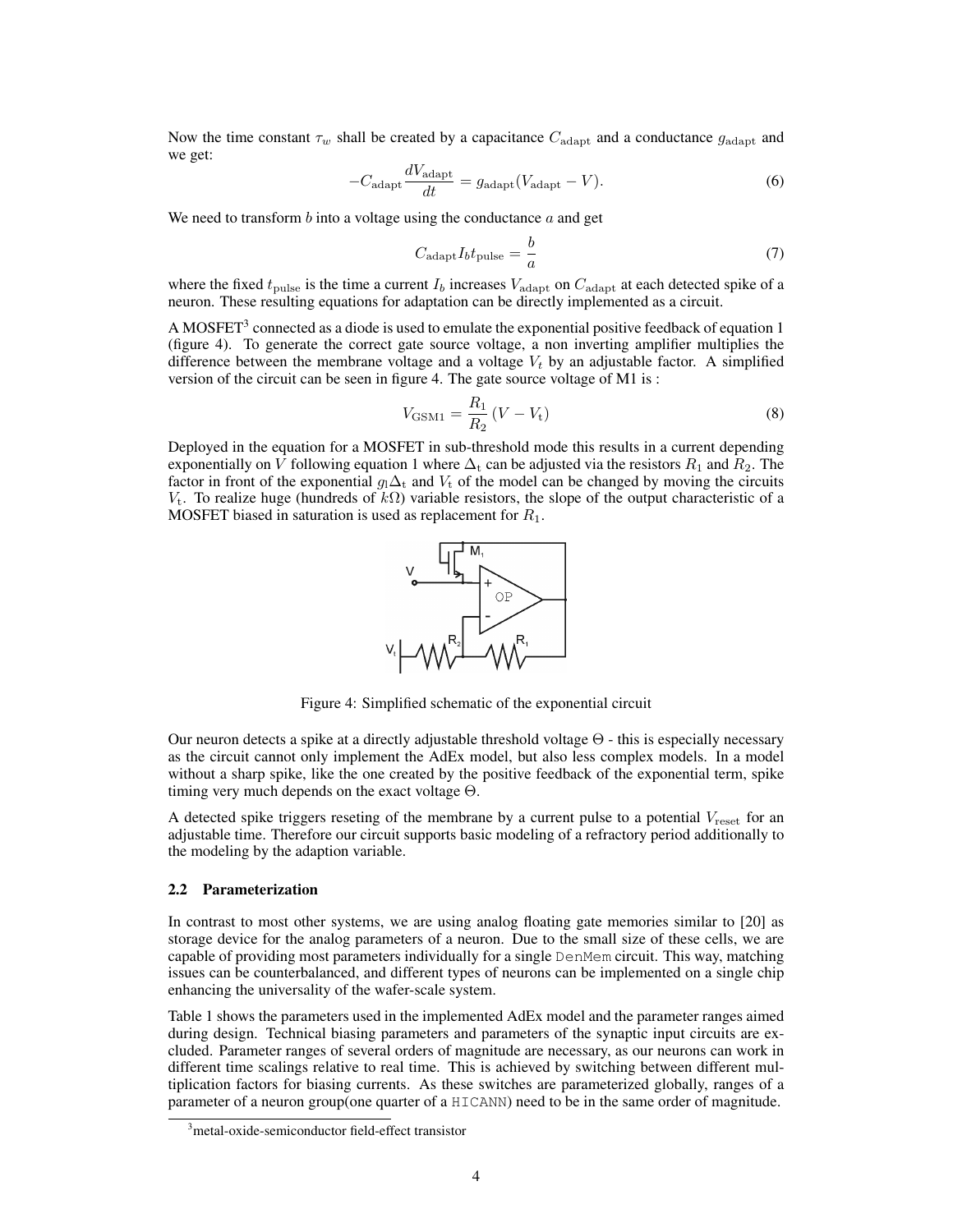| LANADID LDN        | ouanist    | ivan vie                             |
|--------------------|------------|--------------------------------------|
|                    |            |                                      |
| 91                 | individual | $34$ nS4 $\mu$ S                     |
| $\boldsymbol{a}$   | individual | 34 nS. $4 \mu S$                     |
| $y_{\text{adapt}}$ | individual | $5 \text{ nS}$ 2 $\mu$ S             |
| I <sub>b</sub>     | individual | $200$ nA5 $\mu$ A                    |
| $t_{\rm pulse}$    | fixed      | 18 <sub>ns</sub>                     |
| $V_{\text{reset}}$ | global     | $0 \mathrm{V}$ .1.8 V                |
| $V_{\rm exp}$      | individual | 0 V.1.8 V                            |
| $t_{\rm reset}$    | global     | $25 \text{ ns} \dots 500 \text{ ns}$ |
| $C_{\rm mem}$      | global     | $400$ fF or 2 pF                     |
| $U_{\rm adapt}$    | fixed      | 2pF                                  |
| $\Delta_{\rm t}$   | individual | $10$ mV $$                           |
|                    | individual | 0 V1.8 V                             |
|                    |            |                                      |

**DADAMETED SHADING DANCE** 

As a starting point for for the parameter ranges, [13] and [21] have been used. The chosen ranges allow leakage time constants  $\tau_{\text{mem}} = C_{\text{mem}}/g_1$  at an acceleration factor of  $10^4$  between 1 ms and 588 ms and an adaptation time constant  $\tau_w$  between 10 ms and 5 s in terms of biological real time. So the parameters used in [22] are easily reached for instance. Switching to other acceleration modes, the regime for a biologically realistic operation is reduced as the needed time constants are shifted one order of magnitude.

As OTAs are used for modeling conductances, and linear operation for this type of devices can only be achieved for smaller voltage differences, it is necessary to limit the operating range of the variables V and  $V_{\text{adapt}}$  to some hundreds of millivolts. If this area is left, the OTAs will not work as a conductance anymore, but as a constant current, hence there will not be any more spike triggered adaptation for example.

A neuron can be composed of up to 64 DenMem circuit hence several different adaptation variables with different time constants for each are allowed.

#### 2.3 Parameter mapping

For a given set of parameters from the AdEx model, we want to reproduce the exact same behavior with our hardware neuron. Therefore, a simple two-steps procedure was developed to translate biological parameters from the AdEx model to hardware parameters. The translation procedure is summarized in figure 5:



Figure 5: Biology to hardware parameter translation

The first step is to scale the biological AdEx parameters in terms of time and voltage. At this stage, the desired time acceleration factor is chosen, and applied to the two time constants of the model. Then, a voltage scaling factor is defined, by which the biological voltages parameters are multiplied. This factor has to be high enough to improve the signal-to-noise ratio in the hardware, but not too high to stay in the operating range of the OTAs.

The second step is to translate the parameters from the scaled AdEx model to hardware parameters. For this purpose, each part of the DenMem circuit was characterized in transistor-level simulations using a circuit simulator. This theoretical characterization was then used to establish mathematical relations between scaled AdEx parameters and hardware parameters.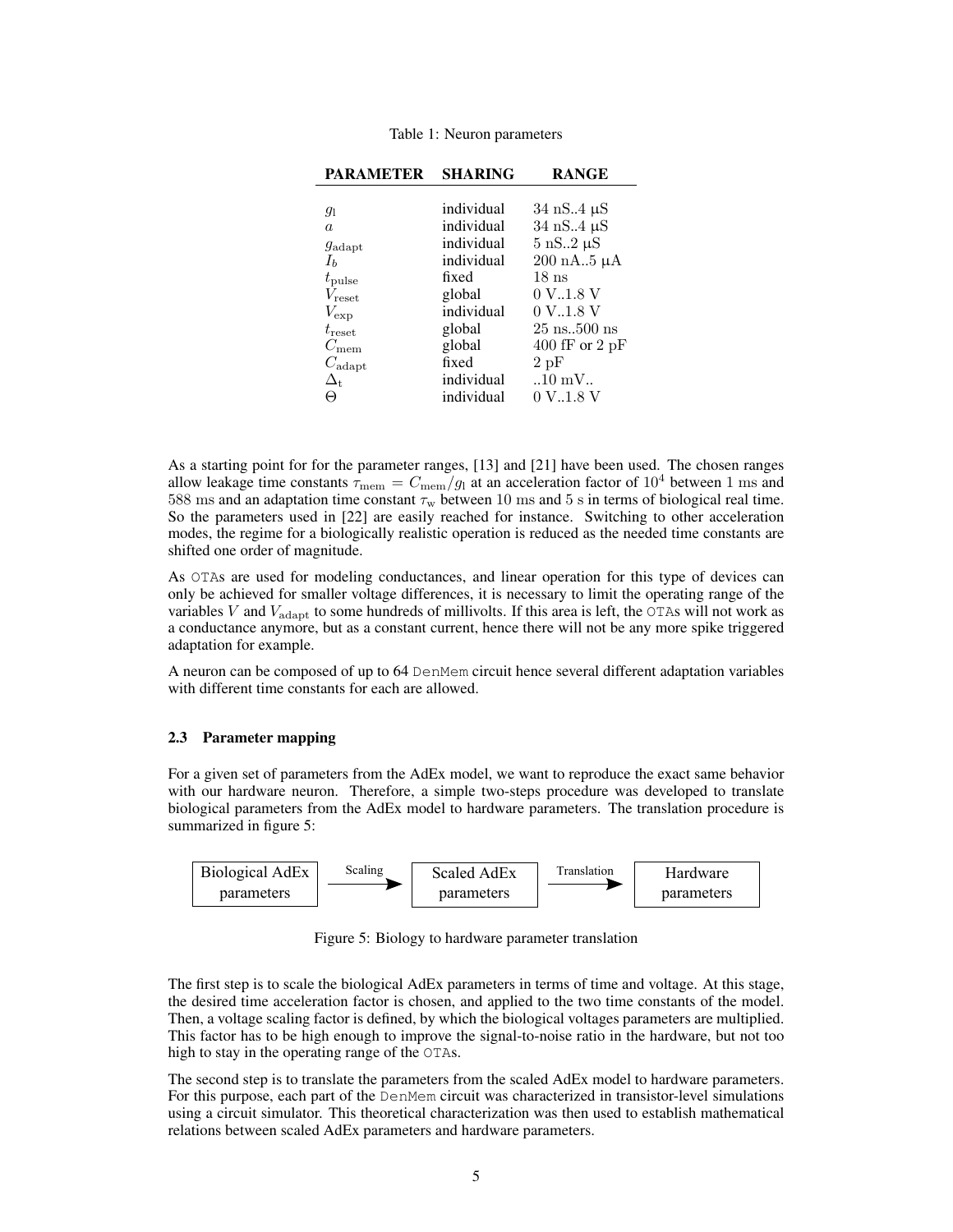#### 2.4 Measurement capabilities

For neuron measuring purposes, the membrane can be either stimulated by incoming events from the synapse array - as an additional feature a Poisson event source is implemented on the chip - or by a programmable current. This current can be programmed up to few µA replaying 129 10 bit values using a sequencer and a digital-to-analog converter. Four current sources are implemented on the chip allowing to stimulate adjacent neurons individually. Currently, the maximum period of a current stimulus is limited to  $33 \mu s$ , but this can be easily enhanced as the HICANN host interface allows an update of the value storage in real time.

The membrane voltage and all stored parameters in the floating gates can directly be measured via one of the two analog outputs of the HICANN chip. Membrane voltages of two arbitrary neurons can be read out at the same time.

To characterize the chip, parameters like the membrane capacitance need to be measured indirectly using the OTA, emulating  $g<sub>l</sub>$ , as a current source example.

#### 3 Results

Different firing patterns have been reproduced using our hardware neuron and the current stimulus in circuit simulation and in silicon, inducing a periodic step current onto the membrane. The examined neuron consists of two DenMem circuits with their membrane capacitances switched to 2 pF each.

Figure 6 shows results of some reproduced patterns according to [23] or [16] neighbored by their phase plane trajectory of  $V$  and  $V_{\text{adapt}}$ . As the simulation describes an electronic circuit, the trajectories are continuous. All graphs have been recorded injecting a step current of 600 nA onto the membrane.  $g_{\text{adapt}}$  and  $g_1$  have been chosen equal in all simulations except tonic spiking to facilitate the nullclines:

$$
V_{\rm adapt} = -\frac{g_1}{a} (V - E_1) + \frac{g_1}{a} \Delta_T e^{\left(\frac{V - V_T}{\Delta_T}\right)} + E_1 + \frac{I}{a}
$$
(9)

$$
V_{\rm adapt} = V; \tag{10}
$$

As described in [16], the AdEx model allows different types of *spike after potentials* (SAP). Sharp SAPs are reached if the reset after a spike sets the trajectory to a point, below the V-nullcline. If reset ends in a point, above the V-nullcline, the membrane voltage will be pulled down below the reset voltage  $V_{\text{reset}}$  by the adaptation current.

The first pattern - tonic spiking with a sharp reset - can be reached by either setting  $b$  to a small value and shrinking the adaptation time constant to make  $V_{\text{adapt}}$  follow V very fast - at least, the adaptation constant must be small enough to enable  $V_{\text{adapt}}$  to regenerate b in the inter-spike interval (ISI)- or by setting  $a$  to zero. Here, a has been set to zero, while  $g<sub>l</sub>$  has been doubled to keep the total conductance at a similar level. Parameters between simulation and measurement are only roughly mapped, as the precise mapping algorithm is still in progress - on a real chip there is a variation of transistor parameters which still needs to be counterbalanced by parameter choice.

Spike-frequency adaptation is caused by enlarging  $V_{\rm adapt}$  at each detected spike, while still staying below the V-nullcline (equation 9). As metric, for adaptation [24] and [16] use the accommodation index:

$$
A = \frac{1}{N - k - 1} \sum_{i=k}^{N} \frac{\text{ISI}_{i} - \text{ISI}_{i-1}}{\text{ISI}_{i} + \text{ISI}_{i-1}}
$$
(11)

Here k determines the number of ISI excluded from A to exclude transient behavior [15, 24] and can be chosen as one fifth for small numbers of ISIs [24]. The metric calculates the average of the difference between two neighbored ISIs weighted by their sum, so it should be zero for ideal tonic spiking. For our results we get an accommodation index of  $0 \pm 0.0003$  for fast spiking neurons in simulation and  $-0.0004 \pm 0.001$  in measurement. For adaptation the values are  $0.1256 \pm 0.0002$  and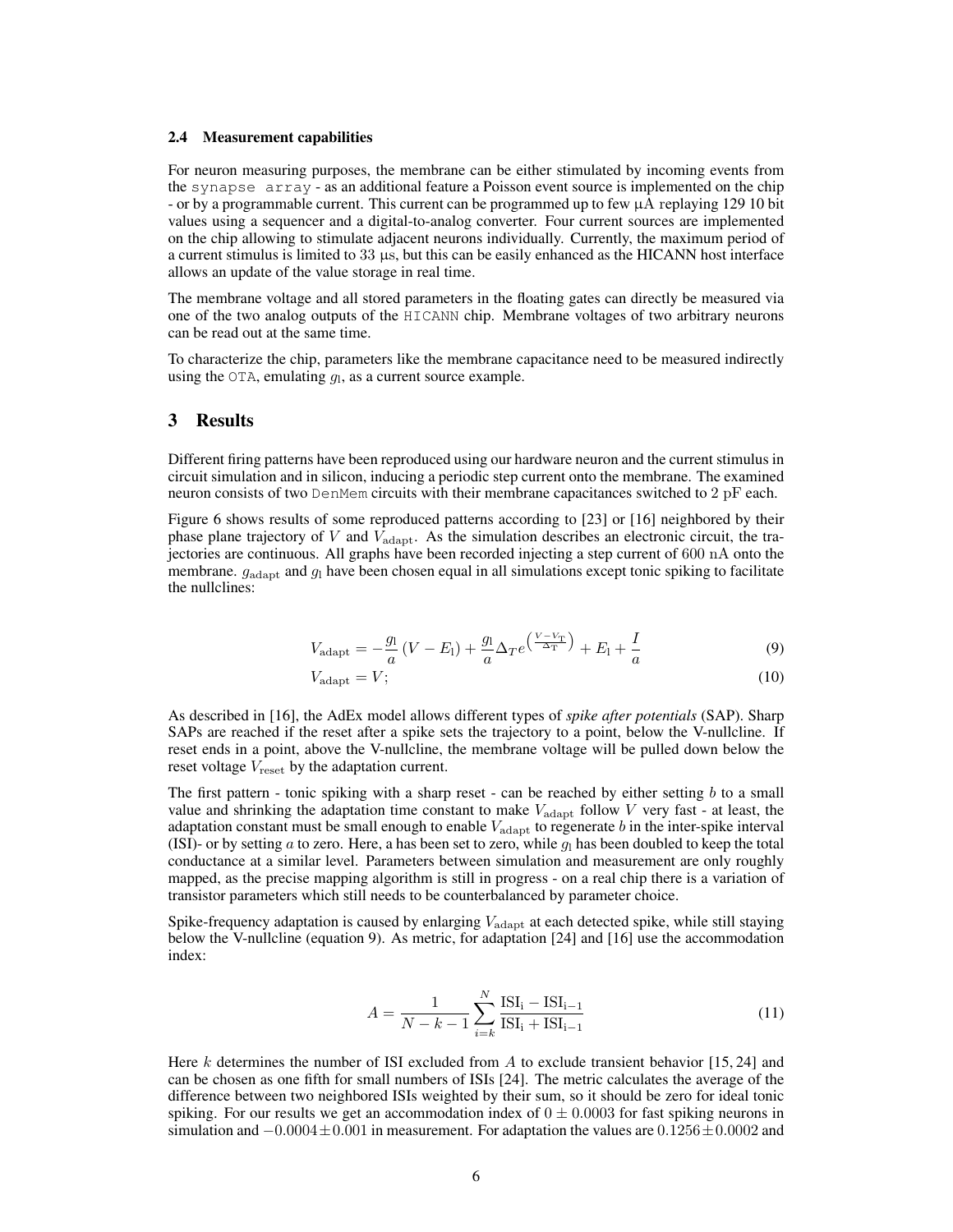

Figure 6: Phase plane and transient plot from simulations and measurement results of the neuron stimulated by a step current of 600 nA.

 $0.039 \pm 0.001$ . As parameters have been chosen to reproduce the patterns obviously (adaptation is switched of for tonic spiking and strong for spike frequency adaptation) they are a little bit extreme in comparison to the calculated ones in [24] which are  $0.0045 \pm 0.0023$  for fast spiking interneurons and  $0.017 \pm 0.004$  for adapting neurons.

It is ambiguous to define a burst looking just at the spike frequency. We follow the definition used in [16] and define a burst as one or more sharp resets followed by a broad reset. The bursting results can be found in figure 6, too. To generate bursting behavior, the reset has to be set to a value above the exponential threshold so that  $V$  is pulled upwards by the exponential directly after a spike.

As can be seen in figure 1, depending on the sharpness  $\Delta_t$  of the exponential term, the exact reset voltage  $V_r$  might be critical in bursting, when reseting above the exponential threshold and the nullcline is already steep at this point. The AdEx model is capable of irregular spiking in contrast to the Izhikevich neuron [25] which uses a quadratic term to simulate the rise at a spike. The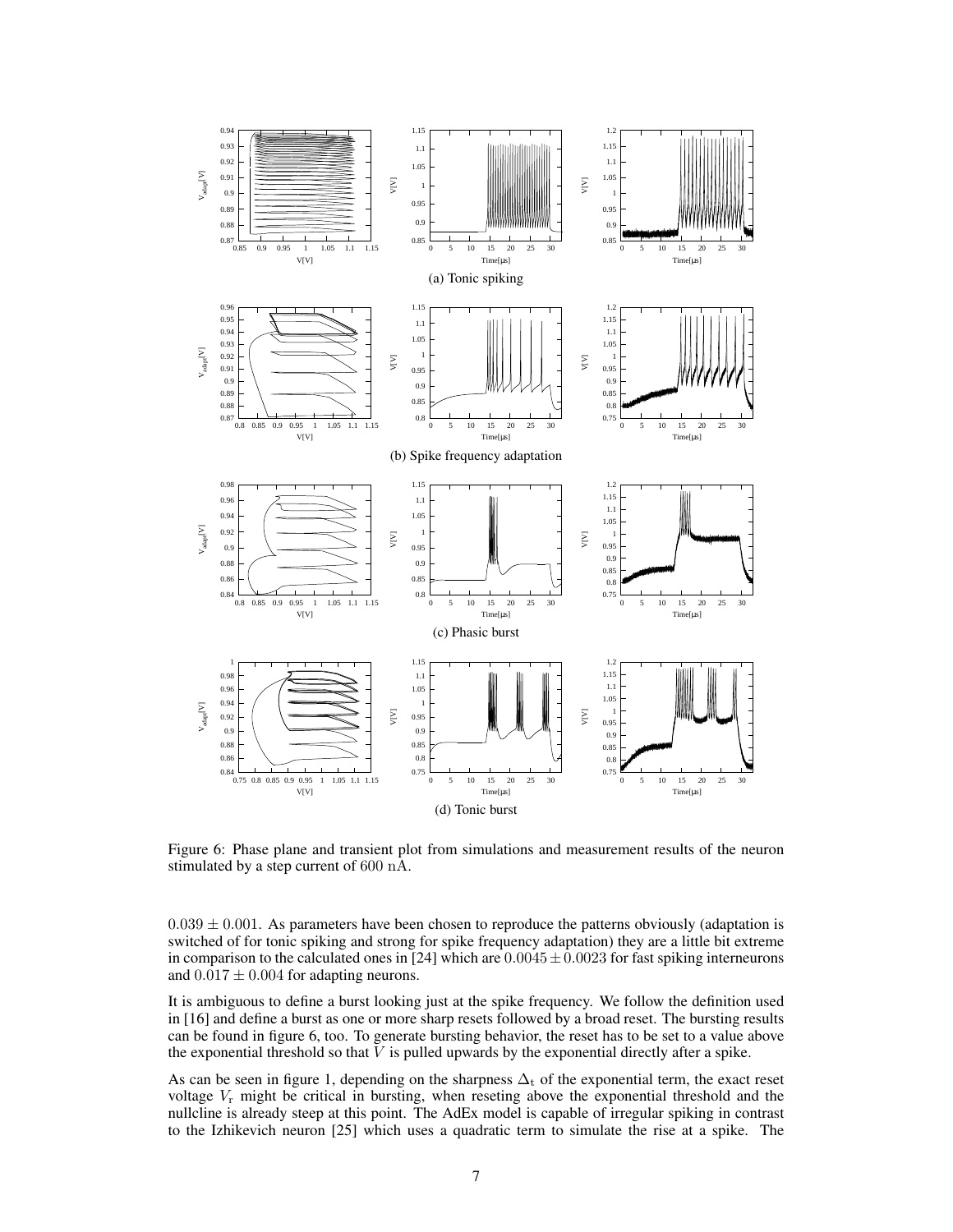chaotic spiking capability of the AdEx model has been shown in [16]. In Hardware, we observe that it is common to reach regimes, where the exact number of spikes in a burst is not constant, thus the distance to the next spike or burst may differ in the next period. Another effect is that if the equilibrium potential - the potential, where the nullclines cross - is near  $V_t$ , noise may cause the membrane to cross  $V_t$  and hence generate a spike (Compare phase planes in figure 6 c) and d) ).

Figure 6 shows tonic bursting and phasic bursting. In phasic bursting, the nullclines are still crossing in a stable fix point - the resting potential caused by adaptation, leakage and stimulus is below the firing threshold of the exponential.

Patterns reproduced in experiment and simulations but not shown here are phasic spiking and initial bursting.

# 4 Discussion

The main feature of our neuron is the capability of directly reproducing the AdEx model. It is neither optimized to be low power nor small in size in contrast to postulations by Livi in [6]. Nevertheless, it is low power in comparison to simulation on a supercomputer (estimated  $100 \mu W$  in comparison to 370 mW on a Blue Gene/P [26] at an acceleration factor of  $10^4$ , computing time of Izhikevich neuron model [23] used as estimate.) and does not consume much chip area in comparison to the synapse array and communication infrastructure on the HICANN (figure 2). Complex individual parameterization allows adaptation onto different models. As our model is working on an accelerated time scale of up to  $10^5$  times faster than biological real time, it is neither possible nor wanted to interact with systems relying on biological real time. Instead, by scaling the system up to about a million neurons, it will be possible to do experiments which have never been feasible so far due to the long duration of numerical simulations at this scale, i.e. allowing large parameter sweeps, dense real-world stimuli as well as many repetitions of experiments for gaining statistics.

Due to the design approach - implementing an established model instead of developing a new model fitting best to hardware devices - we gain a neuron allowing neuroscientist to do experiments without being a hardware specialist.

# 5 Outlook

The neuron topology - several DenMems are interconnected to form a neuron - is predestined to be enhanced to a multi-compartment model. This will be the next design step.

The simulations and measurements in this work qualitatively reproduce patterns observed in biology and reproduced by the AdEx model in [16]. A method to directly map the parameters of the AdEx quantitatively to the simulations has already been developed. This method needs to be enhanced to a mapping onto the real hardware, counterbalancing mismatch and accounting for limited parameter resolution.

Nested in the FACETS wafer-scale system, our neuron will complete the universality of the system by a versatile core for analog computation. Encapsulation of the parameter mapping into low level software and PyNN [12] integration of the system will allow computational neural scientists to do experiments on the hardware and compare them to simulations, or to do large experiments, currently not implementable in a simulation.

#### Acknowledgments

This work is supported in part by the European Union under the grant no. IST-2005-15879 (FACETS).

#### References

[1] Carver A. Mead and M. A. Mahowald. A silicon model of early visual processing. *Neural Networks*, 1(1):91–97, 1988.